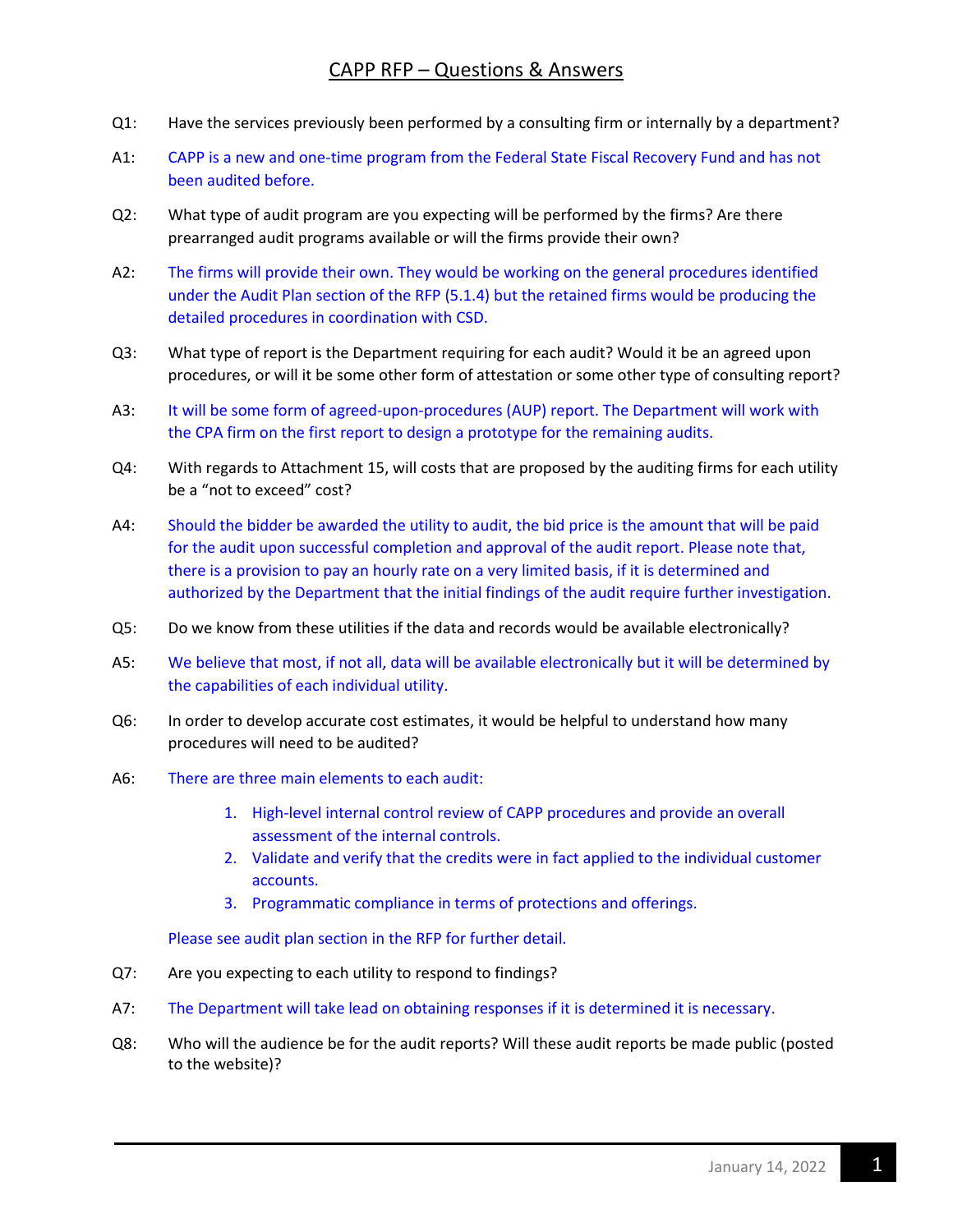## CAPP RFP – Questions & Answers

- A8: The AUP reports will be made available to assist CSD in making decisions. CSD may choose to share the reports with the federal government and any key stakeholders. The reports, with some limitations as specified in statute, will be treated as a public record.
- Q9: Are there specific guidelines for how the electric utilities can use the Waterfall method for distributing arrearage funds? If yes, will CSD provide?
- A9: Refer to CAPP Program Notice 2021-06 for guidelines on how utilities shall apply the Waterfall method when applying CAPP benefits to customer accounts. Additional guidance may be found in CAPP Program Notice 2021-08.
- Q10: Can the CSD elaborate on the timing of when it expects to receive the reports of CAPP outcomes given the allocations are distributed on a rolling basis. If the reports are due 6 months after the CAPP allocation deadline of January 31, 2022, does this mean there could be a delay in starting audit work until July 2022? Given the audit reports are due within 75 days, does this mean that most of the audit work would be concentrated in the later half of 2022 with the contract end date in December 2022?
- A10: Energy utilities participating in CAPP must submit reports of CAPP outcomes no later than July 31, 2022. Therefore, the latest that the audit work could begin is July 31, 2022, with a contract end date in December 2022. The Department believes that some energy utilities will submit their reports before July 31, 2022. Consequently, audit work may begin sooner, with the contract end date still being in December 2022.
- Q11: Exhibit C (Section 19) indicates reporting requirements for small and disabled veteran business participation. Is there a small business and/or disabled veteran business preference for this project or is it waived? If so, how is participation accounted for in the scoring?
- A11: There are no small business and disabled veteran business preferences for this project.
- Q12: Item 3.4.4 indicates that the Contractor make themselves available for additional meetings or hearings/testifying as a result of the audits. Should we assume this potentially variable workload/cost to be part of the price per audit or will we be allowed to bill this time at the hourly rate provided in Attachment 15, the Cost Proposal?
- A12: There may be need for minimal, routine meetings with CSD via Teams or other online meeting application during the course of each audit which should be factored into the overall cost for each utility audit. Any meetings needed for possible hearings and/or testifying would be billed at the hourly rates provided in Attachment 15 of the cost proposal.
- Q13: Can you specify what content/data the final utility data report will contain?
- A13: The contents of the final utility data report will be forthcoming. When it is available, it will be posted to CSD's website and on Cal eProcure.
- Q14: In cases where the electric utility is not responding in a timely or comprehensive manner to Contractor data requests, to what degree will CSD support the Contractor in obtaining responses in order to meet audit report deadlines?